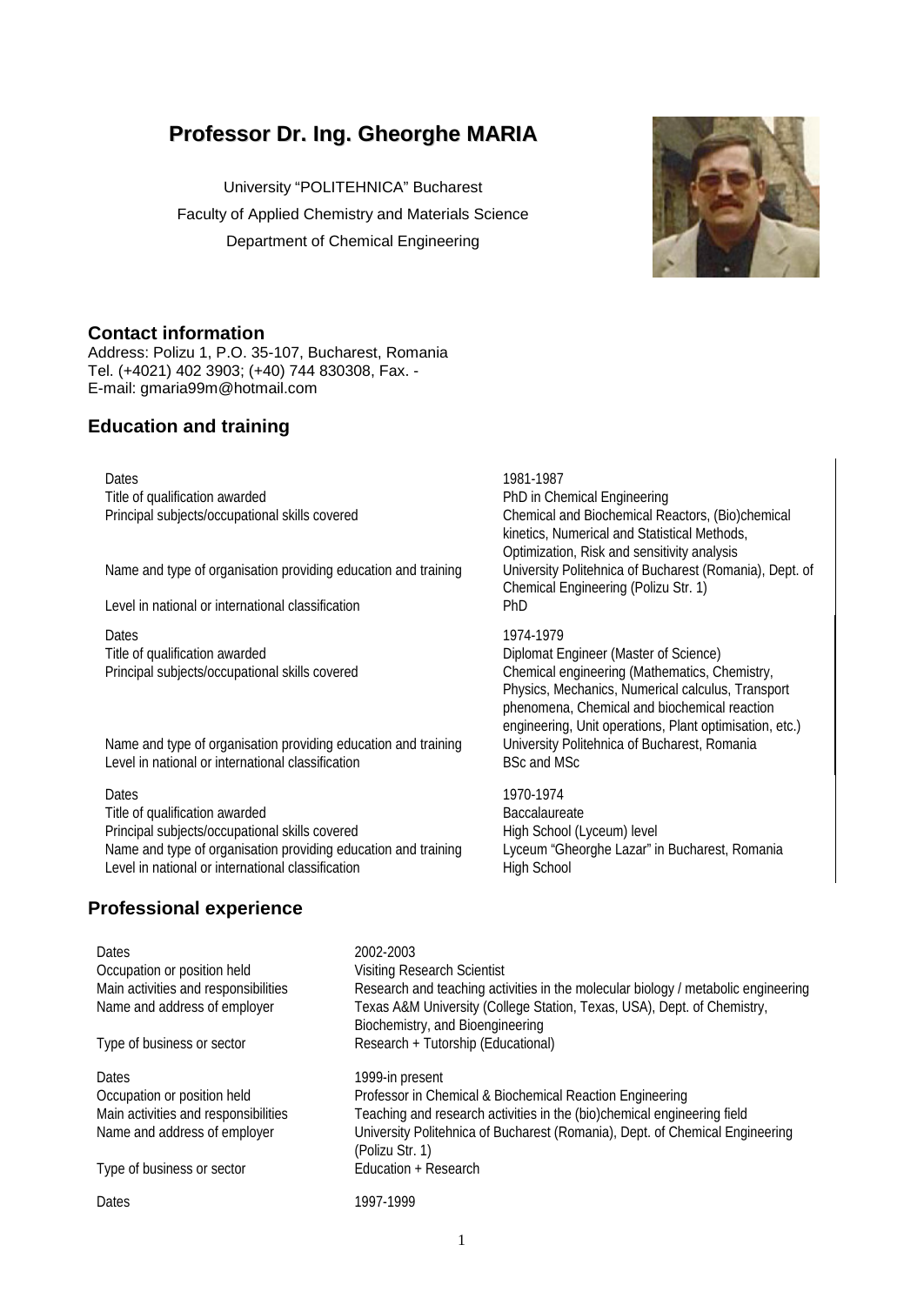| Occupation or position held<br>Main activities and responsibilities<br>Name and address of employer<br>Type of business or sector          | Associate Professor in Chemical & Biochemical Reaction Engineering<br>Teaching and research activities in the (bio)chemical engineering field<br>University Politehnica of Bucharest (Romania), Dept. of Chemical Engineering<br>(Polizu Str. 1)<br>Education + Research                                                      |
|--------------------------------------------------------------------------------------------------------------------------------------------|-------------------------------------------------------------------------------------------------------------------------------------------------------------------------------------------------------------------------------------------------------------------------------------------------------------------------------|
| Dates<br>Occupation or position held<br>Main activities and responsibilities<br>Name and address of employer<br>Type of business or sector | 1992-1997<br><b>Assistant Professor</b><br>Teaching and research activities in the (bio)chemical engineering field<br>Swiss Federal Institute of Technology - ETH Zürich (Switzerland), Chemical<br>Engineering Department, (UniversitatStrasse 6, CH-8092)<br>Education + Research                                           |
| Dates<br>Occupation or position held<br>Main activities and responsibilities<br>Name and address of employer<br>Type of business or sector | 1990-1991<br>Lecturer in Chemical & Biochemical Reaction Engineering<br>Teaching and research activities in the chemical engineering field<br>University Politehnica of Bucharest (Romania), Dept. of Chemical Engineering<br>(Polizu Str. 1)<br>Education + Research                                                         |
| Dates<br>Occupation or position held<br>Main activities and responsibilities<br>Name and address of employer<br>Type of business or sector | 1982-1990<br>Research Engineer<br>Research activities in the chemical engineering field (catalysis, biocatalysis, chemical<br>reactors, process development and scale-up, plant design)<br>ICECHIM - Chemical & Biochemical Energetics Institute Bucharest, (Bio)Catalysis<br>Group<br>Research, Design & Process Development |
| Dates<br>Occupation or position held<br>Main activities and responsibilities<br>Name and address of employer<br>Type of business or sector | 1979-1981<br>In-stage Chemical Engineer<br>Plant engineer<br>Organic Chemical Enterprises in Bucharest ("Miraj", and "Dudesti"), Romania<br>Chemical industry                                                                                                                                                                 |

## **Academic and research interests (keywords)**

chemical engineering, bioengineering, chemical and biochemical reactors, kinetic / mathematical modelling, identification, statistical estimation, data numerical treatment, process analysis and optimization, protein synthesis, cell process modelling, enzymatic processes, catalysis, wastewater biological treatment, risk analysis and ecological impact, chemical energetics, chemical storage of energy, systems biology, metabolic engineering, computational biology, drug delivery.

## **Teaching activity**

| Type       | Specialization (Code)                               | <b>UPB Code</b>               | Course title                                              | Activity type                                                 |
|------------|-----------------------------------------------------|-------------------------------|-----------------------------------------------------------|---------------------------------------------------------------|
| <b>BSc</b> | Food chemistry and<br>biochemical technologies (4)  | UPB.11.S.08.O.415             | Statistical treatment<br>of chemical<br>experimental data | course                                                        |
| <b>BSc</b> | Chemical and biochemical<br>process engineering (5) | UPB.11.S.06.O.521             | Risk assessment of<br>chemical plants                     | course                                                        |
| <b>BSc</b> | Industrial management (8)                           | UPB.11.T.07.O.801             | Chemical reactors                                         | course, seminars,<br>applications (reactor<br>design project) |
| <b>MSc</b> | Food chemistry (4)                                  | MA3S3C4<br>UPB.11.S.11.O.0407 | Metabolic<br>engineering                                  | course                                                        |
| <b>MSc</b> | Environmental engineering<br>(12)                   | MA6S3C1<br>UPB.11.S.11.O.1201 | Chemical hazard<br>assessment                             | course, applications                                          |

# **Publication (selective): (***h***-index = 12)**

*Books* (selected from 8 books, monographs, and teaching notes published in Romania)

- Iordache, O., Maria, G., Corbu, S., Modelarea statistica si estimarea parametrilor proceselor chimice (Statistical Modelling and Estimation of Chemical Process Models), Ed. Academiei, Bucuresti, 1991.

- Maria, G., Evaluarea cantitativa a riscului proceselor chimice si modelarea consecintelor accidentelor (Chemical Process Quantitative Risk Analysis and Modelling of Accident Consequences), Ed. Printech, Bucuresti, 2007.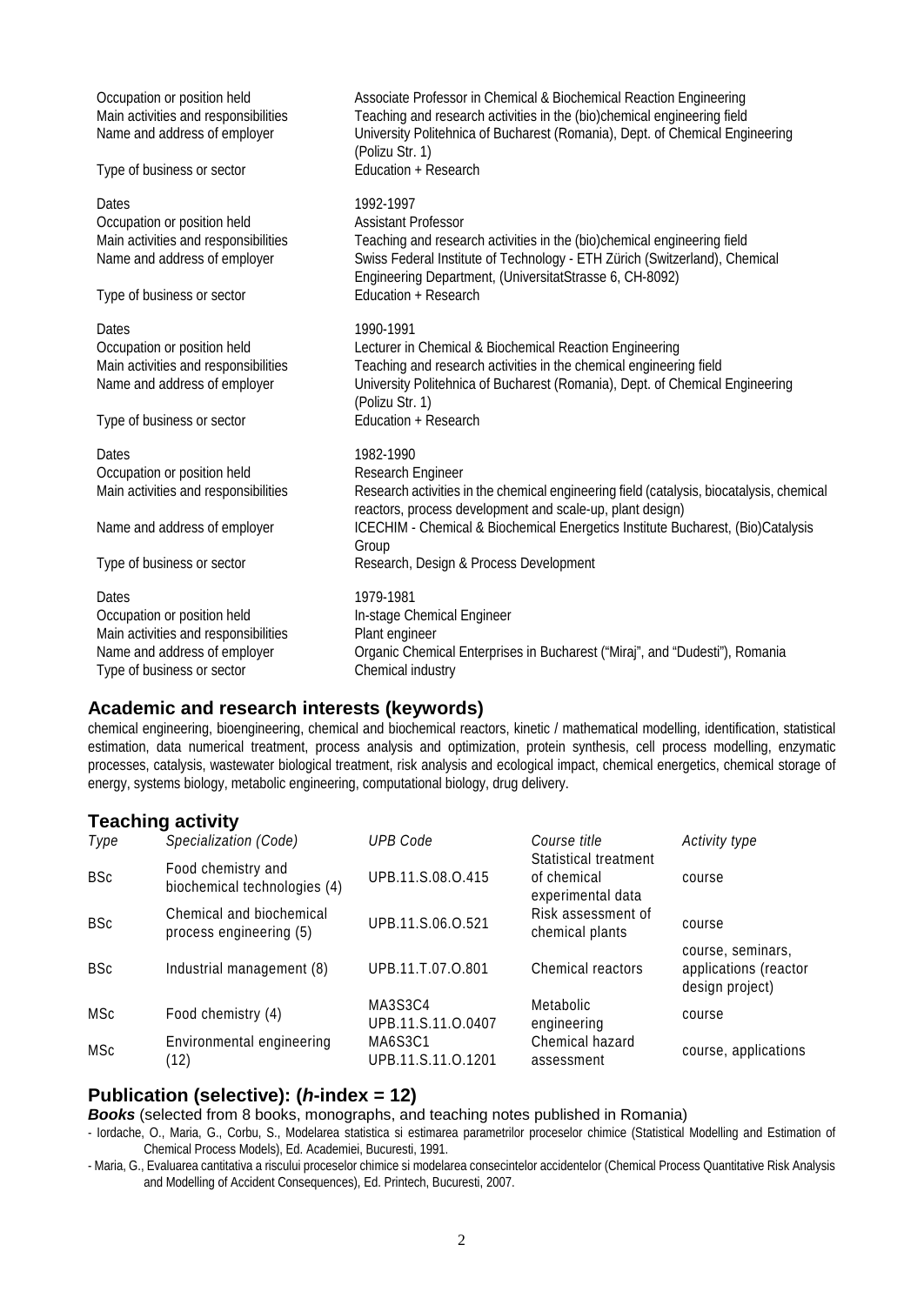-Maria, G., Analiza statistica si corelarea datelor experimentale (bio)chimice. Repartitii si estimatori statistici (Statistical data analysis and correlations. Distributions and estimators), Ed. Printech, Bucuresti, 2008.

## *Articles* (selected from about 90 papers published in ISI journals)

- Maria, G., Rippin, D.W.T., Modified Integral Procedure (MIP) as a Reliable Short-Cut Method in Mechanistical Based ODE Kinetic Model Estimation:<br>Non-Isothermal and Semi-Batch Process Cases, Computers & Chemical Engineeri Non-Isothermal and Semi-Batch Process Cases, *Computers & Chemical Engineering 19*, S709-S714 (1995)[. doi:10.1016/0098-1354\(95\)87118-7.](http://dx.doi.org/10.1016/0098-1354%2895%2987118-7)
- Maria, G., A Review of Algorithms and Trends in Kinetic Model Identification for Chemical and Biochemical Systems, *Chemical and Biochemical Engineering Quarterly 18(3)*, 195-222 (2004)
- Maria, G., Relations between Apparent and Intrinsic Kinetics of Programmable Drug Release in Human Plasma, *Chemical Engineering Science 60*, 1709-1723 (2005)[. doi:10.1016/j.ces.2004.11.009](http://dx.doi.org/10.1016/j.ces.2004.11.009)
- Maria, G., Modular-Based Modelling of Protein Synthesis Regulation, *Chemical and Biochemical Engineering Quarterly 19*, 213-233 (2005).
- Maria, G., Lumped dynamic model for a bistable genetic regulatory circuit within a variable-volume whole-cell modeling framework, *Asia Pacific Journal of Chemical Engineering 4,* 916-928 (2009). DOI:10.1002/apj.297
- -Maria, G., Enzymatic reactor selection and derivation of the optimal operation policy by using a model-based modular simulation platform, *Computers & Chemical Engineering 36(1),* 325–341 (2012). DOI: 10.1016/j.compchemeng.2011.06.006.
- Maria, G., Dan, A., Derivation of critical and optimal operating conditions for a semi-batch reactor under parametric uncertainty based on failure probability indices, *Asia-Pacific Journal of Chemical Engineering*, 7, 733-746 (2012). DOI: 10.1002/apj.625.
- -Maria, G., Dan, A., Failure probability indices used for selecting optimal operating conditions of a tubular catalytic reactor for butane oxidation, *Jl. Loss Prevention in the Process Industries, 25(6),* 1033-1043, 2012. DOI: 10.1016/j.jlp.2012.06.007.

### *Research projects* (selected from more than 35 national and international projects)

- SNSF Swiss-Romanian Project on: 'Ecological Design and Operation of Chemical Processes', at ETH Zürich, Switzerland, Chem. Eng. Dept., granted by the Swiss National Science Foundation, 1997-1998).
- NATO Grant no. 974850-99/1999-2001 on 'Identification, Optimal Monitoring and Risk Limits for a Wastewater Biological Treatment Plants', at Universidade da Porto, Portugal, Chem. Eng. Dept. (1999-2001).
- DAAD Research Grant no. 324-ro-99/1999 on: 'Testing Novel Short-Cut Methods for Kinetic Characterisation of Biochemical Processes', at Universität des Saarlandes, Germany, Bioengineering Lab. (1999).
- European TEMPUS-S-JEP 11219-1996/1999 Project on 'Centre of PC Assisted Education in Chemistry', sub-theme: 'Simulation of a Wastewater Biological Treatment Plant under Steady-State and Dynamic Conditions', at Ecole Nationale Polytechnique de Grenoble, France, Chem. Eng. Dept. (1996-1999).
- Dept. Project on: 'Kinetics Identification and Process Simulation for the Drinking Water Denitrification via a Three-Phase Catalytic Membrane Reactor', at Techn. University Erlangen, Germany, Chem. Eng. Dept. (2000).
- National Institute of Health Project no. PAL-GM63958/2002-2003, Department of Chemistry and Biochemistry, Texas A&M University (College Station, USA), on the theme: 'Methodology to construct and simulate molecular-level mechanisms by which living systems grow and divide', and NIH Project EES-GM64650/ 2002-2003 on 'Kinetics of Programmable Drug Release in Human Plasma'.
- Coordinator ERASMUS Mobility Project / 2007-2012 on Bioengineering, Univ. Politehnica Bucharest and Univ. des Saarlandes, Technische Biochemie (Germany).
- Coordinator ERASMUS Mobility Project / 2010-2015 on Bioengineering, Univ. Politehnica Bucharest and Technical University of Hamburg-Harburg, Institute of Bioprocess & Biosystems Engineering (Germany).
- DFG Grant SFB-578/2006, Development of biotechnological Processes by Integrating Genetic and Engineering Methods (Technische Universitat Braunschweig, Germany).
- DAAD Research Grant no. A/09/02572 / 2009, on: 'Dynamic modelling of some genetic regulatory circuits to simulate the bacterial resistance in a polluted environment by using the whole-cell modelling approach', Technical University of Hamburg-Harburg (TUHH), Institute of Bioprocess & Biosystems Engineering (Germany,2009).
- National CNCSIS Project 1490/2004-2005 on: 'Kinetic modelling studies on the homeostatic cell regulation of the protein synthesis' ('Studii de modelare cinetica a proceselor de reglare homeostatica a sintezei proteinelor celulare - Aplicatii la simularea metabolismului fierului si a unor interactiuni proteice in celulele eucariote') (Univ. Politehnica Bucharest, 2004-2005).
- National CNCSIS Project 54/2006-2008 on: 'Educational platform for interdisciplinary research and development on Bioengineering and Biotechnology' ("Platforma de cercetare, dezvoltare si formare profesionala interdisciplinara in Bioinginerie si Biotehnologie") (Univ. Politehnica Bucharest, 2006-2008).
- National PNCDI2 2077/2007-2010 Project on: 'Elaboration of advanced biotechnologies to produce antioxidant drugs with thorularhodine ("Elaborarea biotehnologiilor avansate de preparare a produselor farmaceutice antioxidante cu torularhodina si studiul potentialelor aplicatii terapeutice") (INCD Microbiology and Immunology "Cantacuzino", 2006-2009).
- National CNCSIS Project nr. 1543/2008-2011 (IDEI) on: 'A nonlinear approach to conceptual design and safe operation of chemical processes' ("O abordare neliniara a problemelor de proiectare conceptuala si de operare in conditii de siguranta a proceselor chimice").
- European Commission Project through European Regional Development Fund and of the Romanian state budget, project POSCCE-O2.1.2-2009-2, ID 691 / 2010-2013, "New mesoporous alumnosilicate matterials for controlled release of biological active substances" (Noi materiale din clasa aluminosilicatilor mezoporosi pentru eliberare controlata de substante biologic active).
- International project COST Action ES1103 / 2011, "Earth System Science and Environmental Management" "Microbial ecology & the earth system: collaborating for insight and success with the new generation of sequencing tools", Working Group 7, Chair of action Newcastle University.

## **Other information**

**PhD supervisor in Chemical & Biochemical engineering (from 2008)**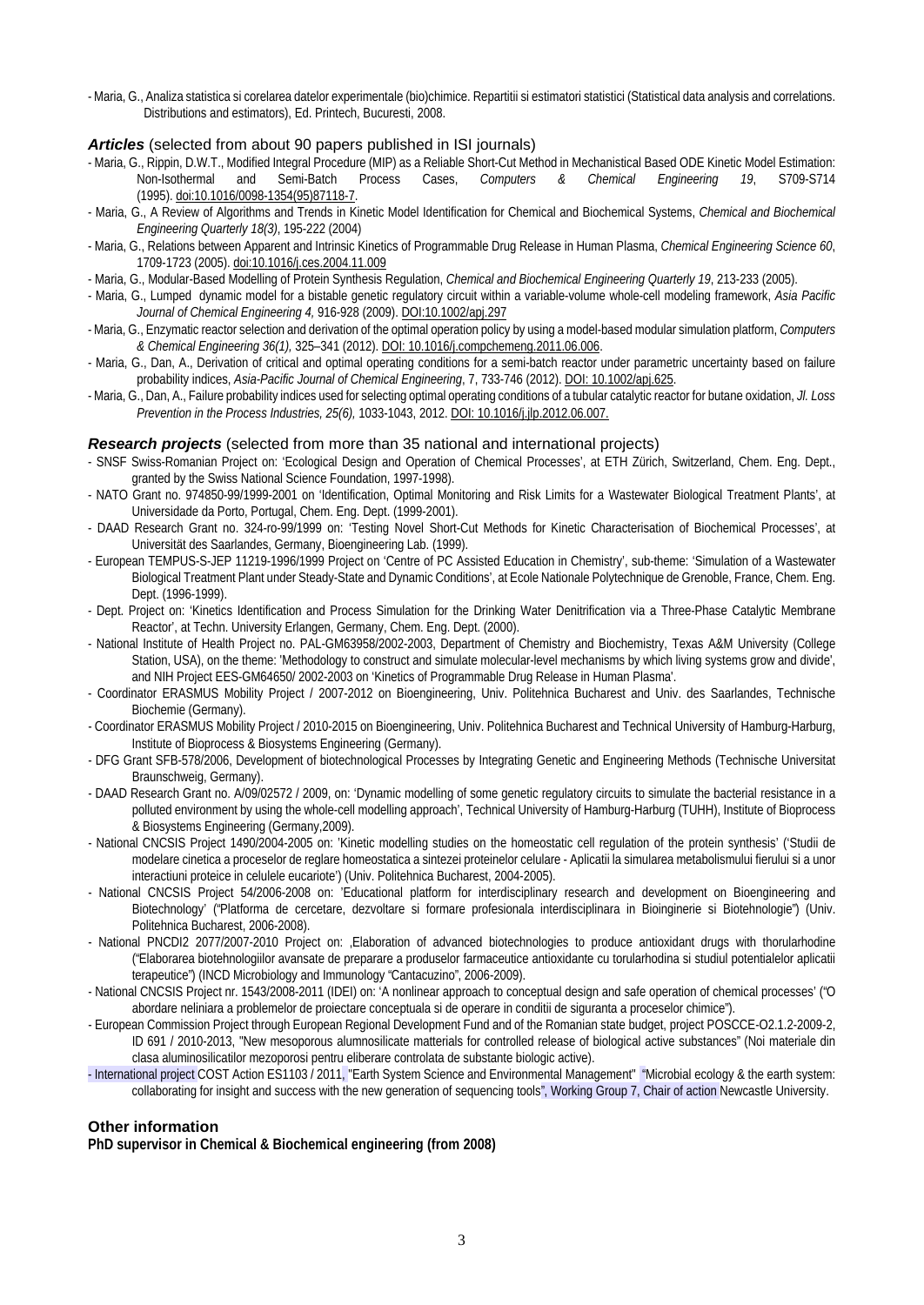#### **Stages abroad, Fellows, and Guest Positions**

- 2010 (July-August). Visiting Professor on the project "Simulation and applications of integrated cellular networks ", at Tianjin Institute of Industrial Biotechnology, Chinese Academy of Sciences, (China).
- 2009 (July-August). DAAD guest Professor on the grant 'Dynamic modelling of some genetic regulatory circuits to simulate the bacterial resistance in a polluted environment by using the whole-cell modelling approach', TU Hamburg (TUHH), Institute of Bioprocess & Biosystems Engineering (Germany)
- 2006 (July). DFG visiting Professor at TU Braunschweig (Germany), Dept. of Biochemical Engineering, on the project: 'Development of biotechnological processes by integrating genetic and engineering methods'
- 2002(Jan)–2003(March). Guest Research Scientist with Texas A&M University (College Station, USA), on the National Institute of Health (NIH) Project 'Kinetic modelling of regulatory processes during a cell life-cycle', and on the NIH Project 'Kinetics of Programmable Drug Release in Human Plasma'.
- 2000(June-Aug). Guest Professor at University Erlangen on the topics: 'Kinetics identification and process simulation for the drinking water denitrification via a three-phase catalytic membrane reactor'.
- 2000 (Feb-March, Nov-Dec). Guest Professor at University of Porto (Portugal), Dept. Engenharia Quimica, on the NATO Grant: 'Identification of optimal operating conditions and risk limits for biological wastewater treatment plants'.
- 1999 (July-Aug). DAAD guest Professor on the grant: 'Novel shortcut methods for kinetic characterisation of biochemical processes', University of Saarlandes (Germany), Technische Biochemie Dept.
- 1997 (Aug-Oct). Guest researcher on the SNSF grant: 'Ecological and risk analysis in chemistry', ETH Zürich, Switzerland.

#### **More than 30 invited Lectures** in the field of chemical & biochemical engineering presented at:

ETH Zürich (CH) (1992,1993,1997); Univ. of Porto (P) (1993,2000); Ecole Polytechnique Lausanne (CH) (1994,1996,1997); Queen's Univ. Kingston (Canada) (1994); TU Erlangen (D) (1996,2000); BASF (1996); Univ. Politecnica de Catalunya, Barcelona (ES) (1996); Univ. des Saarlandes (D) (1999,2009); TU Stuttgart (D) (1999); Ecole Nationale Polytechnique de Grenoble (F) (1999), Ecole Nationale Polytechnique Montpellier (F) (2000); Texas A&M Univ. (USA) (2002); RWTH Aachen (D) (2004), TU Braunschweig (D) (2006), TU Hamburg (D) (2006,2009); Univ. of Zagreb (HR) (2007), Tianjin Institute of Industrial Biotechnology (China) (2010).

#### **Plenary lectures in Conferences:**

*5th European Symp. Computer Aided Process Engineering,* June 11-14, 1995, Bled (Slovenia);

20th Croatian Meeting of Chemists & Chemical Engineers, Feb. 2007, Zagreb (HR);

*12 th National Conference of Academic Days*, Timisoara (RO), 26-27 May 2011;

*15th ROMPHYSCHEM, International Conference of Physical Chemistry*, 11-13 September, 2013, Bucharest.

#### **Member of the International Conferences' Scientific Committees:**

- co-chairman Bioengineering Section of *ESCAPE17 - 17th European Symposium on Computer Aided Process Engineering,* May 9-13, 2007, Bucharest (Romania);
- co-chairman of the Chemical Engineering section of the 29th (4-6 Oct. 2006) and 30th (8-10 Oct. 2008) *National Conference of Chemistry* Calimanesti (Romania);

co-chairman bioengineering section*, 1st International Congress on Food Technology*, Antalya (Turkey), November 3-6, 2010;

member of Scientific Committee of *5th Conference of Contemporary Chemistry,* June 24, 2011, Bucharest (Romania);

- co-chairman chemical engineering section, *Romanian International Conference on Chemistry and Chemical Engineering* RICCCE-17, Sinaia (RO), 7-10 Sept. 2011;
- co-chairman "Emergency situations and disaster management" Section and member of Scientific Committee of *ELSEDIMA International Conference* (Environmental Legislation, Safety Engineering and Disaster Management), 25-27 October 2012, Cluj-Napoca (RO);
- member of the Scientific Committee of the Romanian *International Conference on Chemistry and Chemical Engineering RICCCE-18*, Sinaia, 4-8 Sept. 2013;
- member of the Scientific Committee of the *5th Int. Conference on Computational Bioengineering* (ICCB-5), 11-13 September, 2013, Leuven (Belgium);
- member of the Organizing Committee of the *ROMPHYSCHEM-15, 15-th International Conference of Physical Chemistry*, 11-13 September, 2013, Bucharest.

## **Scientific Expert / Evaluator for:**

- EC-FP6 Programme (Group Rapporteur).
- Research Program of Ministry of Science & Education of the Republic of Croatia.
- SNF Scientific Expert (Switzerland).
- Head of Panel (Bioengineering) for the BIOTECH National Scientific Program (RO)

#### **Member of:**

Romanian Society of Chemical Engineering, Romanian Society of Chemistry, Romanian Society of Bioengineering and Biotechnology, DAAD Alumni Fellow Association (Germany), National Society of Science and Engironmental Engineering (Romania)

**Reviewer for:** *Analytica Chimica Acta, Bioprocess and Biosystems Engineering, Canadian Journal of Chemical Engineering, Chemical Engineering Science, Chemical Engineering Journal, Chemical & Biochemical Engineering Quarterly, Chemical Engineering Communications, Computers & Chemical Engineering, Environmental Science and Technology, Food Technology and Biotechnology, Ind. Engineering Chemistry Research,*  Journal of Process Control, Jl. Biotechnology, Jl. of Bioscience & Bioeng., Journal of Molecular Catalysis B: Enzymatic, Journal of Petroleum and *Gas Engineering, Revista de Chimie (Bucharest), Sc. Bull. Univ. Politehnica Bucharest.*